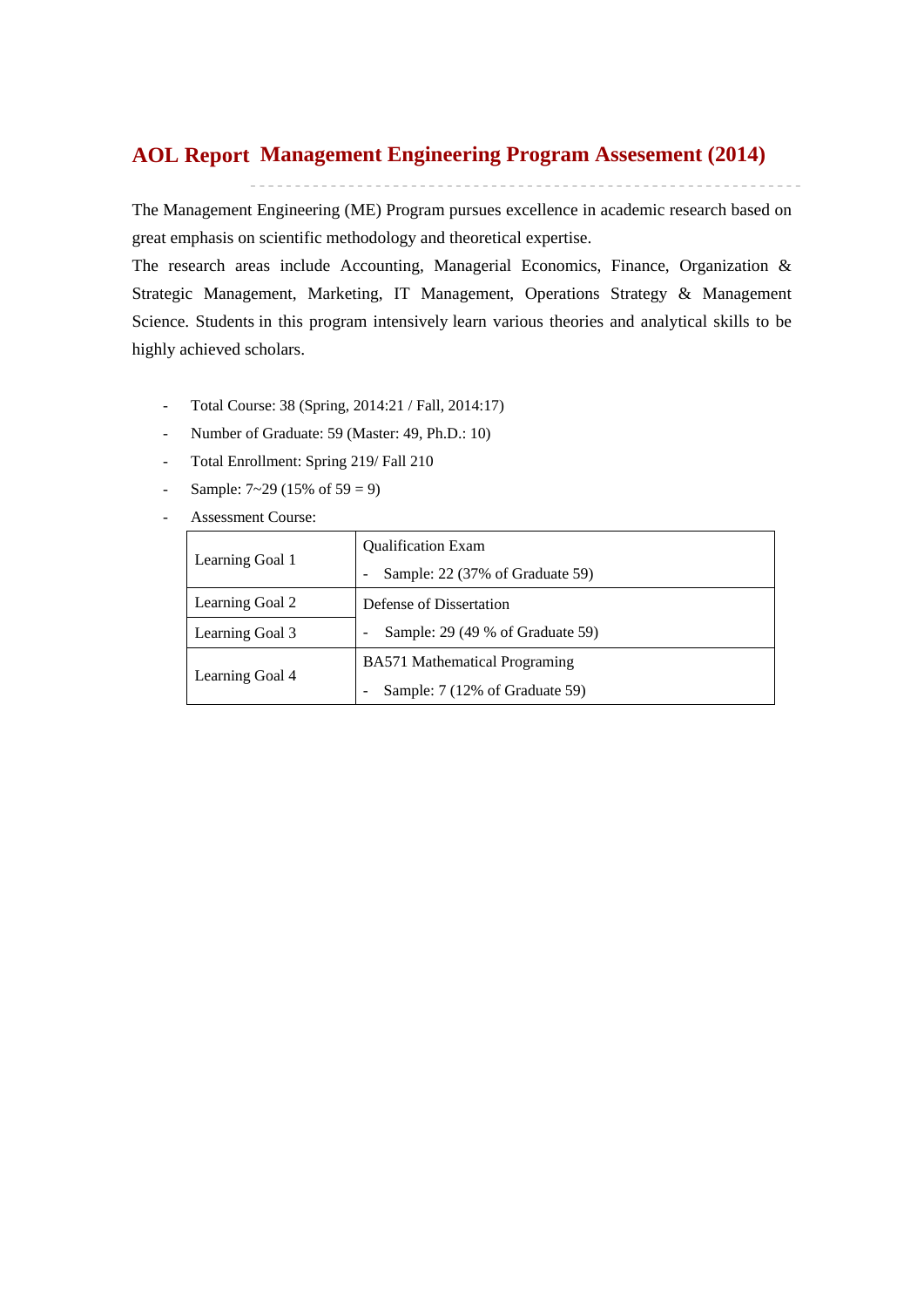# *Overview of Assessment*

| <b>Management Engineering Program Assessment: Learning Goal 1</b>                                                                                                                        |                                                        |                                    |  |  |  |  |  |  |  |  |
|------------------------------------------------------------------------------------------------------------------------------------------------------------------------------------------|--------------------------------------------------------|------------------------------------|--|--|--|--|--|--|--|--|
| Our graduates will have skills (or ability) to conduct quality research.                                                                                                                 |                                                        |                                    |  |  |  |  |  |  |  |  |
| <b>Learning Objective</b>                                                                                                                                                                | <b>Sample</b>                                          | <b>Methods</b>                     |  |  |  |  |  |  |  |  |
| (L11) Graduate will have basic quantitative skills<br>for research.<br>(L22) Graduate will have basic theory, analytical<br>research tools, and background about their<br>research area. | <b>Qualification Exam in Fall</b><br>Semester $(N=22)$ | - Qualification Exam<br>evaluation |  |  |  |  |  |  |  |  |
| - Professor in charge evaluates doctorial students who took qualification exam.<br>* 1 (Fails to Meet Expectations) 2 (Meets Expectations) 3 (Exceed Expectation)                        |                                                        |                                    |  |  |  |  |  |  |  |  |

| <b>Management Engineering Program Assessment: Learning Goal 2</b> |                            |                           |  |  |  |  |  |  |  |  |
|-------------------------------------------------------------------|----------------------------|---------------------------|--|--|--|--|--|--|--|--|
| Our graduates will be effective professional communicators.       |                            |                           |  |  |  |  |  |  |  |  |
| <b>Learning Objective</b>                                         | <b>Sample</b>              | <b>Methods</b>            |  |  |  |  |  |  |  |  |
| (L21) Our student will create well-written                        |                            |                           |  |  |  |  |  |  |  |  |
| professional papers on a research topic.                          | Defense of Dissertation in |                           |  |  |  |  |  |  |  |  |
| (L22) Our students will deliver an effective oral                 | Fall Semester $(N=29)$     | - Dissertation evaluation |  |  |  |  |  |  |  |  |
| presentation on a research topic.                                 |                            |                           |  |  |  |  |  |  |  |  |
| - Uses dissertation evaluation in defenses of dissertation.       |                            |                           |  |  |  |  |  |  |  |  |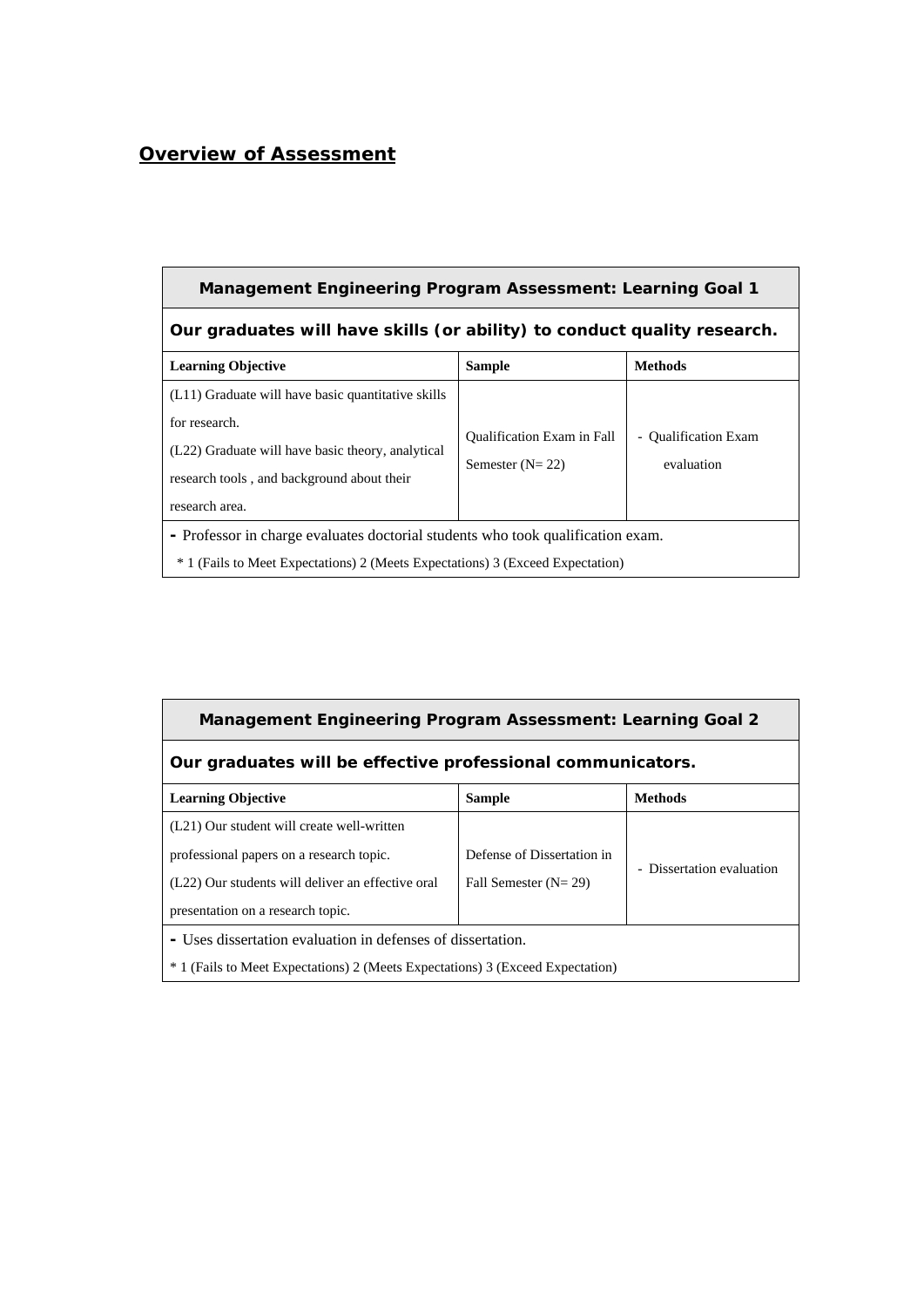| Management Engineering Program Assessment: Learning Goal 3                                                                                                                                                        |                                                      |                         |  |  |  |  |  |  |  |
|-------------------------------------------------------------------------------------------------------------------------------------------------------------------------------------------------------------------|------------------------------------------------------|-------------------------|--|--|--|--|--|--|--|
| Learning Goal Our graduates will be capable researchers.                                                                                                                                                          |                                                      |                         |  |  |  |  |  |  |  |
| <b>Methods</b><br><b>Learning Objective</b><br>Sample                                                                                                                                                             |                                                      |                         |  |  |  |  |  |  |  |
| 1. Our student will identify and<br>diagnose management/research<br>problems. $(L31)$<br>2. Our students will engage in<br>management research and present the<br>findings of such research effectively.<br>(L32) | Defense of Dissertation in<br>Fall Semester $(N=29)$ | Dissertation evaluation |  |  |  |  |  |  |  |
| - Uses dissertation evaluation in defenses of dissertation<br><sup>*</sup> 1 (Fails to Meet Expectations) 2 (Meets Expectations) 3 (Exceed Expectation)                                                           |                                                      |                         |  |  |  |  |  |  |  |

| Management Engineering Program Assessment: Learning Goal 4                                                                                                       |                                     |                                               |  |  |  |  |  |  |  |  |
|------------------------------------------------------------------------------------------------------------------------------------------------------------------|-------------------------------------|-----------------------------------------------|--|--|--|--|--|--|--|--|
| Our graduates will use team building successfully.                                                                                                               |                                     |                                               |  |  |  |  |  |  |  |  |
| <b>Learning Objective</b>                                                                                                                                        | <b>Sample</b>                       | <b>Methods</b>                                |  |  |  |  |  |  |  |  |
| (L41) Our students will know how to<br>build a academic team successfully.                                                                                       | Student enrolled in BA571 ( $N=7$ ) | - Course-embedded survey (peer<br>evaluation) |  |  |  |  |  |  |  |  |
| - Using Course-embedded survey in BA 571 for peer review among team<br><sup>*</sup> 1 (Fails to Meet Expectations) 2 (Meets Expectations) 3 (Exceed Expectation) |                                     |                                               |  |  |  |  |  |  |  |  |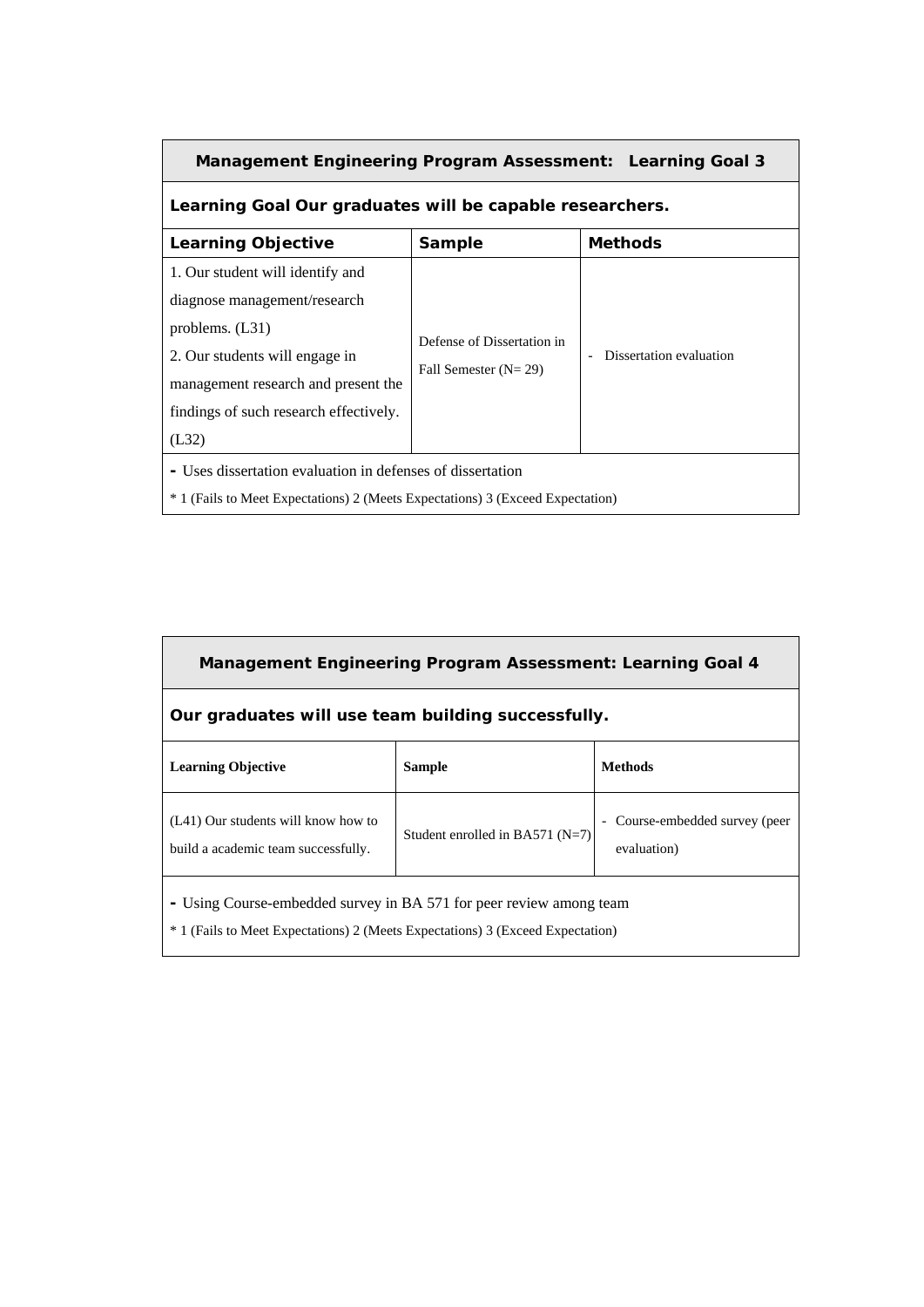# *Data Analysis and Results*

| Assessment Learning Goal 1: Qualification Exam                |                |                |                             |                             |                |                  |                |                             |                  |  |
|---------------------------------------------------------------|----------------|----------------|-----------------------------|-----------------------------|----------------|------------------|----------------|-----------------------------|------------------|--|
| Professor in charge evaluates the 1st year doctorial students |                |                |                             |                             |                |                  |                |                             |                  |  |
| Student                                                       | L11<br>L12     |                |                             |                             |                |                  |                |                             |                  |  |
| Number                                                        | $\,1$          | $\mathbf{2}$   | 3                           | $\overline{4}$              | 5              | $\mathbf{1}$     | $\overline{c}$ | 3                           | $\overline{4}$   |  |
| $\mathbf{1}$                                                  | 3              | $\overline{2}$ | 3                           | 3                           | 3              | 3                | 2              | 3                           | 3                |  |
| $\mathfrak{2}$                                                | 2              | $\overline{2}$ | 3                           | $\overline{2}$              | $\overline{c}$ | $\overline{c}$   | 3              | 3                           | 2                |  |
| 3                                                             | 2              | $\overline{c}$ | 3                           | 3                           | $\overline{c}$ | $\overline{c}$   | 3              | 3                           | 2                |  |
| $\overline{4}$                                                | 2              | $\overline{c}$ | 3                           | 3                           | $\overline{c}$ | $\overline{c}$   | $\overline{c}$ | 3                           | $\overline{c}$   |  |
| 5                                                             | 2              | $\overline{c}$ | 3                           | $\overline{c}$              | $\overline{c}$ | $\overline{c}$   | 3              | 3                           | 2                |  |
| 6                                                             | 2              | 3              | 3                           | $\overline{2}$              | $\overline{c}$ | 3                | 3              | 3                           | $\overline{c}$   |  |
| 7                                                             | 3              | 3              | 3                           | $\overline{2}$              | 2              | 3                | $\overline{c}$ | 3                           | 3                |  |
| 8                                                             | 3              | 3              | 3                           | 3                           | 3              | 3                | 3              | 3                           | 3                |  |
| 9                                                             | 3              | 3              | 3                           | 3                           | 3              | $\overline{c}$   | 3              | 3                           | 3                |  |
| 10                                                            | 3              | 3              | $\overline{c}$              | 3                           | 3              | $\overline{c}$   | 3              | 3                           | 3                |  |
| 11                                                            | $\mathbf{1}$   | $\overline{c}$ | $\overline{c}$              | $\ensuremath{\mathfrak{Z}}$ | $\overline{c}$ | $\overline{c}$   | $\sqrt{2}$     | 3                           | 3                |  |
| 12                                                            | 1              | $\mathbf{1}$   | $\overline{2}$              | $\mathbf{1}$                | 1              | $\mathbf{1}$     | $\mathbf{1}$   | 2                           | 2                |  |
| 13                                                            | 3              | 3              | 3                           | 3                           | 2              | 3                | 3              | 3                           | 3                |  |
| 14                                                            | 3              | 3              | 3                           | 3                           | $\mathbf{2}$   | 3                | 3              | 3                           | 3                |  |
| 15                                                            | 3              | 3              | 3                           | $\overline{2}$              | 3              | 3                | 3              | 3                           | 3                |  |
| 16                                                            | 3              | 3              | 3                           | $\overline{2}$              | $\overline{c}$ | 3                | $\overline{c}$ | 3                           | 3                |  |
| 17                                                            | 3              | 3              | 3                           | $\overline{c}$              | $\overline{c}$ | 3                | $\overline{c}$ | 3                           | 3                |  |
| 18                                                            | 2              | 3              | 3                           | $\overline{2}$              | $\overline{c}$ | $\overline{c}$   | $\overline{c}$ | 3                           | 3                |  |
| 19                                                            | 2              | 3              | 3                           | $\overline{2}$              | 2              | $\overline{c}$   | $\overline{c}$ | 3                           | 3                |  |
| 20                                                            | $\overline{c}$ | $\mathfrak{Z}$ | $\ensuremath{\mathfrak{Z}}$ | $\sqrt{2}$                  | $\sqrt{2}$     | $\sqrt{2}$       | $\sqrt{2}$     | $\ensuremath{\mathfrak{Z}}$ | 3                |  |
| 21                                                            | 2              | $\mathfrak{Z}$ | 3                           | $\overline{c}$              | $\sqrt{2}$     | $\boldsymbol{2}$ | $\overline{c}$ | $\ensuremath{\mathfrak{Z}}$ | $\overline{2}$   |  |
| 22                                                            | $\overline{c}$ | 3              | 3                           | $\overline{c}$              | $\overline{c}$ | $\overline{c}$   | $\sqrt{2}$     | $\mathfrak{Z}$              | $\overline{c}$   |  |
| 3 point total                                                 | $\overline{c}$ | $\,1$          | $\boldsymbol{0}$            | $\mathbf{1}$                | $\mathbf{1}$   | $\mathbf{1}$     | $\mathbf{1}$   | $\boldsymbol{0}$            | $\boldsymbol{0}$ |  |
| 2 point total                                                 | 10             | 6              | 3                           | 12                          | 16             | 12               | 11             | $\mathbf{1}$                | $8\,$            |  |
| 1 point total                                                 | $10\,$         | 15             | 19                          | 9                           | 5              | 9                | 10             | 21                          | 14               |  |
| Mean                                                          | 2.36           | 2.64           | 2.86                        | 2.36                        | 2.18           | 2.36             | 2.41           | 2.95                        | 2.64             |  |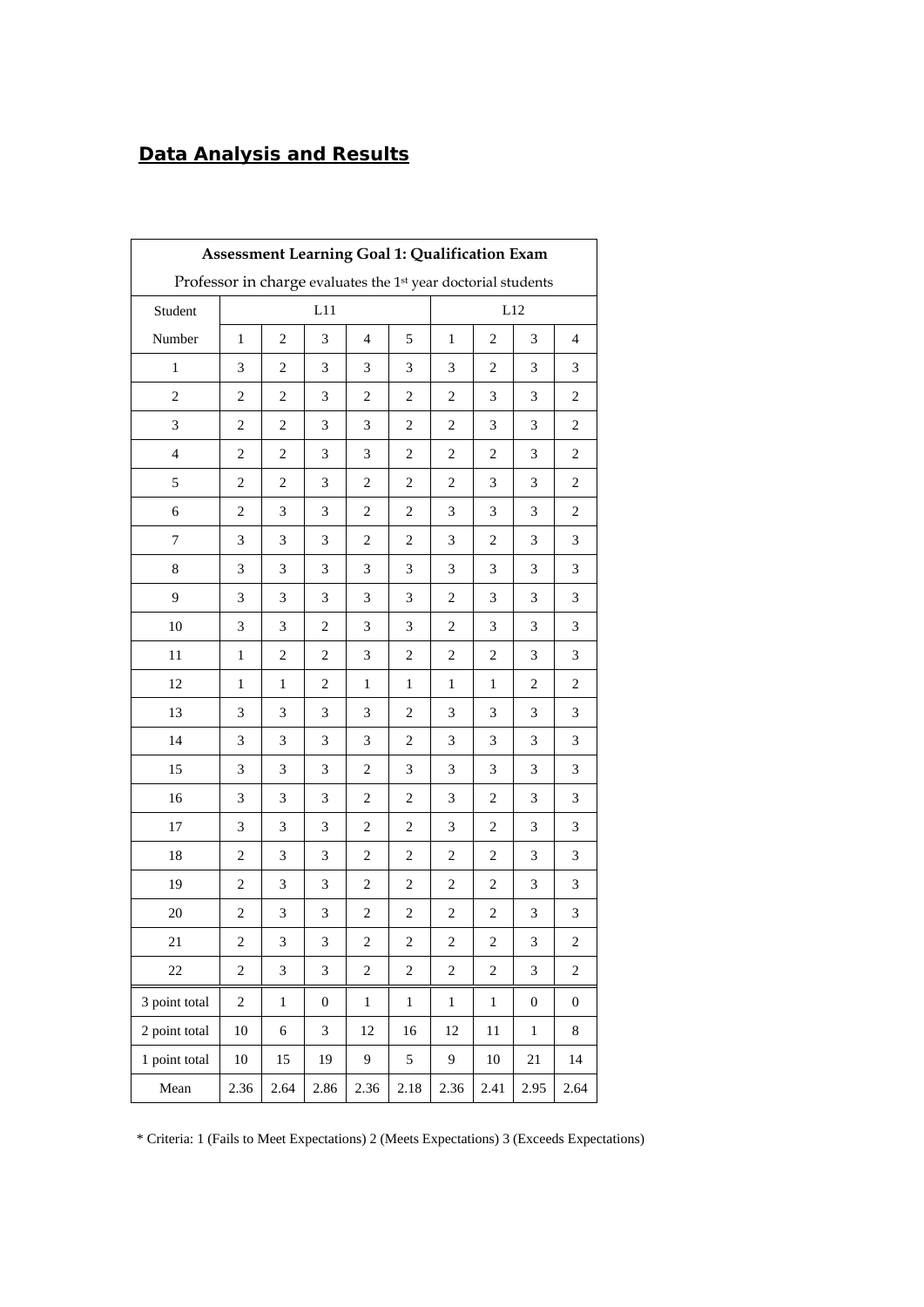|                  | <b>Assessment Learning Goal 2: Defense of Dissertation</b><br>Committee member evaluates the master or doctorial students |                             |                  |                             |                  |                             |                  |                  |                             |                             |                  |                  |                             |
|------------------|---------------------------------------------------------------------------------------------------------------------------|-----------------------------|------------------|-----------------------------|------------------|-----------------------------|------------------|------------------|-----------------------------|-----------------------------|------------------|------------------|-----------------------------|
|                  |                                                                                                                           |                             |                  |                             |                  |                             |                  |                  |                             |                             |                  |                  |                             |
| Student          |                                                                                                                           |                             |                  | L21                         |                  |                             |                  |                  |                             | L22                         |                  |                  |                             |
| Number           | $\mathbf{1}$                                                                                                              | $\mathbf{2}$                | 3                | $\overline{4}$              | 5                | 6                           | $\mathbf{1}$     | $\mathbf{2}$     | 3                           | $\overline{4}$              | 5                | 6                | 7                           |
| $\mathbf{1}$     | $\mathbf{2}$                                                                                                              | $\sqrt{2}$                  | $\sqrt{2}$       | $\ensuremath{\mathfrak{Z}}$ | $\mathbf{2}$     | $\overline{c}$              | $\mathbf{2}$     | $\mathfrak{Z}$   | $\mathbf{2}$                | $\sqrt{2}$                  | $\mathbf{2}$     | $\boldsymbol{2}$ | 3                           |
| $\sqrt{2}$       | 3                                                                                                                         | $\mathfrak{Z}$              | 3                | 3                           | 3                | 3                           | 3                | $\mathfrak{Z}$   | 3                           | 3                           | 3                | 3                | $\overline{2}$              |
| $\mathfrak{Z}$   | 3                                                                                                                         | 3                           | 3                | 3                           | 3                | 3                           | $\mathbf{2}$     | 3                | $\mathbf{2}$                | 3                           | 3                | 3                | 3                           |
| $\overline{4}$   | 3                                                                                                                         | $\overline{c}$              | $\mathbf{2}$     | 3                           | $\mathfrak{Z}$   | 3                           | 3                | $\mathfrak{Z}$   | 3                           | 3                           | 3                | 3                | 3                           |
| $\mathfrak s$    | 3                                                                                                                         | $\ensuremath{\mathfrak{Z}}$ | $\mathbf{2}$     | $\ensuremath{\mathfrak{Z}}$ | 3                | $\ensuremath{\mathfrak{Z}}$ | 3                | $\mathfrak{Z}$   | 3                           | $\ensuremath{\mathfrak{Z}}$ | 3                | $\overline{c}$   | 3                           |
| $\sqrt{6}$       | 3                                                                                                                         | 3                           | $\mathbf{2}$     | 3                           | 3                | 3                           | 3                | 3                | 3                           | 3                           | 3                | 3                | 3                           |
| $\boldsymbol{7}$ | $\mathbf{2}$                                                                                                              | $\sqrt{2}$                  | $\sqrt{2}$       | $\sqrt{2}$                  | $\mathbf{2}$     | 3                           | 3                | $\sqrt{2}$       | $\mathbf{2}$                | $\sqrt{2}$                  | $\overline{c}$   | $\overline{c}$   | $\overline{c}$              |
| $\,8\,$          | 3                                                                                                                         | $\,2$                       | $\mathfrak{Z}$   | $\ensuremath{\mathfrak{Z}}$ | $\sqrt{2}$       | 3                           | 3                | $\,2$            | $\overline{2}$              | $\sqrt{2}$                  | 3                | $\overline{c}$   | 3                           |
| 9                | 3                                                                                                                         | $\boldsymbol{2}$            | 3                | $\ensuremath{\mathfrak{Z}}$ | 3                | 3                           | 3                | $\mathfrak{Z}$   | 3                           | $\sqrt{2}$                  | 3                | 3                | 3                           |
| $10\,$           | 3                                                                                                                         | $\sqrt{2}$                  | 3                | $\ensuremath{\mathfrak{Z}}$ | 3                | 3                           | $\mathfrak{Z}$   | $\mathfrak{Z}$   | 3                           | $\sqrt{2}$                  | 3                | 3                | 3                           |
| $11\,$           | 3                                                                                                                         | $\sqrt{2}$                  | 3                | 3                           | 3                | 3                           | 3                | $\mathfrak{Z}$   | 3                           | $\overline{c}$              | 3                | 3                | $\overline{c}$              |
| 12               | 3                                                                                                                         | 3                           | $\overline{c}$   | 3                           | 3                | 3                           | 3                | 3                | 3                           | 2                           | 3                | 3                | $\overline{2}$              |
| 13               | $\mathbf{2}$                                                                                                              | $\mathbf{2}$                | 3                | $\overline{c}$              | 3                | 3                           | 3                | $\mathbf{2}$     | $\mathbf{2}$                | $\overline{c}$              | $\overline{2}$   | $\overline{c}$   | 2                           |
| 14               | $\overline{c}$                                                                                                            | $\sqrt{2}$                  | $\mathbf{2}$     | $\sqrt{2}$                  | $\,2$            | $\boldsymbol{2}$            | $\mathfrak{2}$   | $\,2$            | 3                           | $\overline{c}$              | $\mathbf{2}$     | $\overline{c}$   | $\overline{c}$              |
| 15               | $\overline{c}$                                                                                                            | 3                           | 3                | 3                           | $\mathbf{2}$     | $\overline{c}$              | $\mathbf{2}$     | 3                | $\mathbf{2}$                | 3                           | 3                | 3                | 3                           |
| 16               | 3                                                                                                                         | 3                           | $\mathbf{2}$     | 3                           | 3                | 3                           | 3                | $\mathfrak{Z}$   | 3                           | $\overline{c}$              | 3                | $\overline{c}$   | 3                           |
| 17               | $\overline{c}$                                                                                                            | 3                           | 3                | 3                           | 3                | 3                           | $\mathbf{2}$     | $\mathfrak{Z}$   | 3                           | 3                           | $\mathbf{2}$     | 3                | $\overline{c}$              |
| 18               | $\overline{c}$                                                                                                            | $\boldsymbol{2}$            | $\overline{c}$   | 3                           | $\mathbf{2}$     | 3                           | $\mathbf{2}$     | $\boldsymbol{2}$ | $\mathbf{2}$                | $\overline{c}$              | $\overline{2}$   | 2                | 2                           |
| 19               | 3                                                                                                                         | $\mathfrak{Z}$              | 3                | $\ensuremath{\mathfrak{Z}}$ | 3                | $\overline{c}$              | 3                | $\,2$            | 3                           | $\sqrt{2}$                  | 3                | $\overline{c}$   | 3                           |
| $20\,$           | $\ensuremath{\mathfrak{Z}}$                                                                                               | $\ensuremath{\mathfrak{Z}}$ | $\mathfrak{Z}$   | $\ensuremath{\mathfrak{Z}}$ | 3                | 3                           | 3                | 3                | 3                           | 3                           | 3                | 3                | $\overline{c}$              |
| 21               | $\ensuremath{\mathfrak{Z}}$                                                                                               | $\ensuremath{\mathfrak{Z}}$ | $\mathfrak{Z}$   | 3                           | 3                | 3                           | $\sqrt{2}$       | 3                | $\ensuremath{\mathfrak{Z}}$ | $\boldsymbol{2}$            | $\overline{c}$   | $\sqrt{3}$       | $\overline{\mathbf{c}}$     |
| $22\,$           | 3                                                                                                                         | $\mathfrak{Z}$              | $\mathfrak{Z}$   | $\overline{c}$              | $\mathfrak{Z}$   | $\mathfrak{Z}$              | $\mathfrak{Z}$   | $\mathfrak{Z}$   | $\mathfrak{Z}$              | $\mathfrak{Z}$              | $\mathfrak{Z}$   | 3                | $\overline{c}$              |
| $23\,$           | 3                                                                                                                         | $\boldsymbol{2}$            | $\sqrt{2}$       | $\mathfrak{Z}$              | $\sqrt{2}$       | $\mathfrak{Z}$              | $\sqrt{2}$       | $\mathfrak{Z}$   | $\overline{3}$              | $\mathfrak{Z}$              | 3                | 3                | $\ensuremath{\mathfrak{Z}}$ |
| $24\,$           | $\boldsymbol{2}$                                                                                                          | $\mathfrak{Z}$              | $\mathfrak{Z}$   | $\overline{c}$              | $\mathfrak{Z}$   | $\mathfrak{Z}$              | $\mathfrak{Z}$   | $\boldsymbol{2}$ | $\overline{3}$              | $\overline{c}$              | $\sqrt{2}$       | $\mathfrak{Z}$   | $\sqrt{2}$                  |
| 25               | 3                                                                                                                         | $\mathfrak{Z}$              | $\sqrt{2}$       | $\overline{c}$              | $\sqrt{2}$       | 3                           | $\sqrt{2}$       | $\mathfrak{Z}$   | 3                           | $\overline{c}$              | 3                | $\boldsymbol{2}$ | $\boldsymbol{2}$            |
| $26\,$           | $\mathfrak{Z}$                                                                                                            | $\mathfrak{Z}$              | $\sqrt{2}$       | $\ensuremath{\mathfrak{Z}}$ | $\boldsymbol{2}$ | $\mathfrak{Z}$              | $\boldsymbol{2}$ | $\mathfrak{Z}$   | $\sqrt{2}$                  | $\overline{c}$              | $\sqrt{2}$       | $\mathfrak{Z}$   | $\mathfrak{Z}$              |
| $27\,$           | $\boldsymbol{2}$                                                                                                          | $\mathfrak{Z}$              | $\mathfrak{Z}$   | $\mathfrak{Z}$              | $\mathfrak{Z}$   | $\mathfrak{Z}$              | $\mathfrak{Z}$   | $\mathfrak{Z}$   | $\mathfrak{Z}$              | $\mathfrak{Z}$              | $\mathfrak{Z}$   | $\overline{c}$   | $\mathfrak{Z}$              |
| $28\,$           | $\mathfrak{Z}$                                                                                                            | $\mathfrak{Z}$              | $\mathfrak{Z}$   | $\mathfrak{Z}$              | $\sqrt{2}$       | $\mathfrak{Z}$              | $\mathfrak{Z}$   | $\mathfrak{Z}$   | $\mathfrak{Z}$              | $\mathfrak{Z}$              | $\mathfrak{Z}$   | $\overline{c}$   | $\mathfrak{Z}$              |
| 29               | 3                                                                                                                         | $\mathfrak{Z}$              | $\overline{c}$   | $\mathfrak{Z}$              | $\mathfrak{Z}$   | $\sqrt{2}$                  | $\mathfrak{Z}$   | $\mathfrak{Z}$   | $\mathfrak{Z}$              | $\mathfrak{Z}$              | 3                | 3                | 3                           |
| 3 point total    | $\boldsymbol{0}$                                                                                                          | $\boldsymbol{0}$            | $\boldsymbol{0}$ | $\boldsymbol{0}$            | $\boldsymbol{0}$ | $\boldsymbol{0}$            | $\boldsymbol{0}$ | $\boldsymbol{0}$ | $\boldsymbol{0}$            | $\boldsymbol{0}$            | $\boldsymbol{0}$ | $\boldsymbol{0}$ | $\boldsymbol{0}$            |
| 2 point total    | $\overline{9}$                                                                                                            | $11\,$                      | 13               | $\sqrt{6}$                  | $10\,$           | $\mathfrak{S}$              | $10\,$           | $\boldsymbol{7}$ | $\,8\,$                     | 16                          | 9                | 12               | 13                          |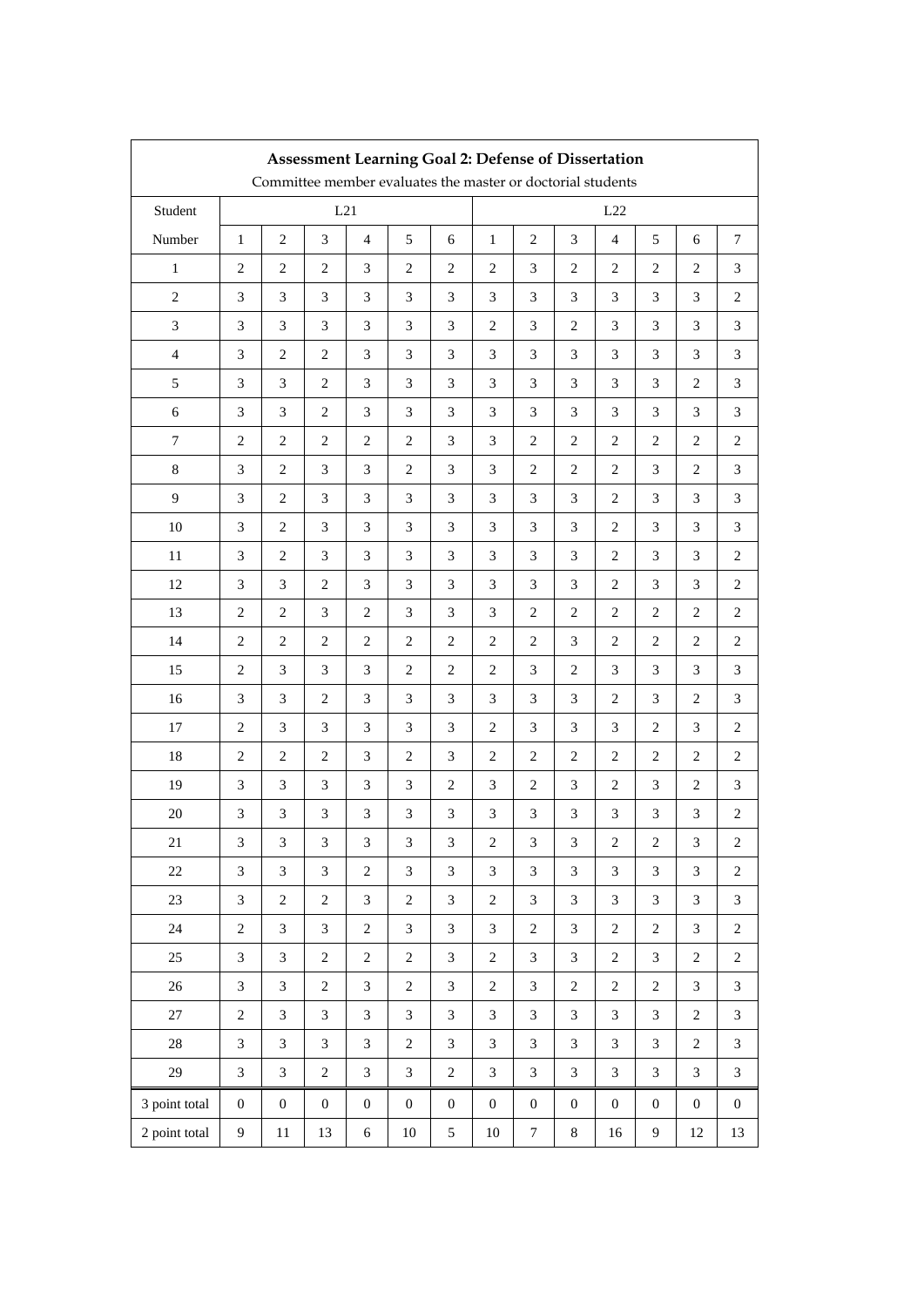| 1 point total | 20   | 18 | 16 | 23                                                                         | 19 | 24 | 19 | 22 | 21 | 13 | 20 | 17 |  |
|---------------|------|----|----|----------------------------------------------------------------------------|----|----|----|----|----|----|----|----|--|
| Mean          | 2.69 |    |    | 2.55   2.79   2.66   2.83   2.66   2.76   2.72   2.45   2.69   2.59   2.55 |    |    |    |    |    |    |    |    |  |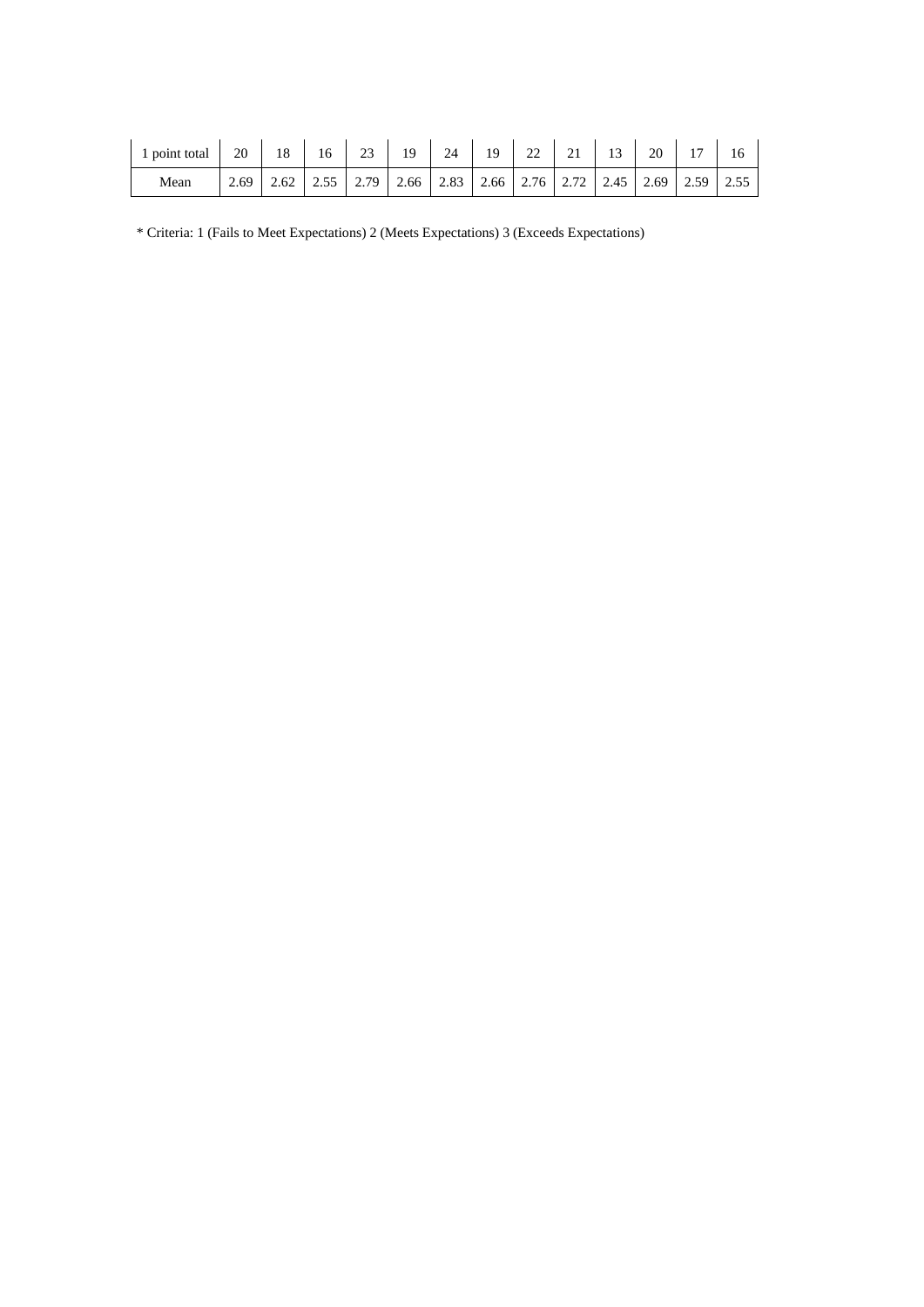| Assessment Learning Goal 3: Defense of Dissertation         |                  |                             |                  |                             |                  |                             |                  |                         |                  |                  |                  |                         |                             |
|-------------------------------------------------------------|------------------|-----------------------------|------------------|-----------------------------|------------------|-----------------------------|------------------|-------------------------|------------------|------------------|------------------|-------------------------|-----------------------------|
| Committee member evaluates the master or doctorial students |                  |                             |                  |                             |                  |                             |                  |                         |                  |                  |                  |                         |                             |
| Student                                                     |                  |                             |                  | L31                         |                  |                             |                  |                         |                  | L32              |                  |                         |                             |
| Number                                                      | $\mathbf{1}$     | $\sqrt{2}$                  | 3                | $\overline{4}$              | 5                | 6                           | $\mathbf{1}$     | $\overline{c}$          | 3                | $\overline{4}$   | 5                | 6                       | $\tau$                      |
| $\mathbf{1}$                                                | 3                | $\sqrt{2}$                  | 3                | $\sqrt{2}$                  | $\overline{c}$   | $\boldsymbol{2}$            | 3                | $\overline{c}$          | $\mathbf{2}$     | $\overline{c}$   | 3                | $\overline{c}$          | 3                           |
| $\sqrt{2}$                                                  | $\mathfrak{Z}$   | 3                           | $\mathfrak{Z}$   | 3                           | 3                | 3                           | $\mathfrak{Z}$   | 3                       | 3                | 2                | 2                | 2                       | 3                           |
| $\mathfrak{Z}$                                              | $\mathfrak{Z}$   | $\ensuremath{\mathfrak{Z}}$ | $\mathfrak{Z}$   | $\ensuremath{\mathfrak{Z}}$ | $\mathfrak{Z}$   | $\ensuremath{\mathfrak{Z}}$ | $\mathfrak{Z}$   | $\mathfrak{Z}$          | 3                | $\overline{c}$   | $\mathfrak{Z}$   | $\boldsymbol{2}$        | 3                           |
| $\overline{4}$                                              | 3                | 3                           | 3                | 3                           | 3                | 3                           | 3                | $\overline{c}$          | 3                | 3                | 3                | 3                       | 3                           |
| $\sqrt{5}$                                                  | 3                | $\ensuremath{\mathfrak{Z}}$ | 3                | $\ensuremath{\mathfrak{Z}}$ | 3                | $\ensuremath{\mathfrak{Z}}$ | 3                | $\mathfrak{Z}$          | 3                | $\mathfrak{Z}$   | $\mathbf{2}$     | 3                       | 3                           |
| $\sqrt{6}$                                                  | $\mathfrak{Z}$   | $\mathfrak{Z}$              | $\sqrt{2}$       | $\ensuremath{\mathfrak{Z}}$ | $\mathfrak{Z}$   | $\mathfrak{Z}$              | 3                | $\sqrt{2}$              | $\mathfrak{Z}$   | $\mathfrak{Z}$   | 3                | $\boldsymbol{2}$        | $\boldsymbol{\mathfrak{Z}}$ |
| $\boldsymbol{7}$                                            | $\mathbf{1}$     | $\mathbf{1}$                | $\sqrt{2}$       | $\sqrt{3}$                  | $\sqrt{2}$       | $\sqrt{2}$                  | $\sqrt{2}$       | $\sqrt{2}$              | $\mathbf{1}$     | $\overline{c}$   | $\mathbf{2}$     | $\boldsymbol{2}$        | 1                           |
| $8\,$                                                       | $\mathfrak{Z}$   | $\sqrt{2}$                  | $\sqrt{2}$       | $\ensuremath{\mathfrak{Z}}$ | $\mathfrak{Z}$   | $\ensuremath{\mathfrak{Z}}$ | $\mathfrak{Z}$   | $\mathfrak{Z}$          | $\mathfrak{Z}$   | $\mathfrak{Z}$   | $\overline{2}$   | $\boldsymbol{2}$        | 3                           |
| $\overline{9}$                                              | $\mathfrak{Z}$   | $\mathfrak{Z}$              | 3                | $\ensuremath{\mathfrak{Z}}$ | 3                | $\ensuremath{\mathfrak{Z}}$ | 3                | $\mathfrak{Z}$          | 3                | $\mathfrak{Z}$   | 3                | 3                       | 3                           |
| $10\,$                                                      | 3                | $\sqrt{2}$                  | 3                | $\ensuremath{\mathfrak{Z}}$ | 3                | $\sqrt{2}$                  | 3                | $\mathfrak{Z}$          | $\overline{3}$   | $\mathfrak{Z}$   | $\mathfrak{Z}$   | 3                       | 3                           |
| $11\,$                                                      | 3                | $\sqrt{2}$                  | 3                | $\ensuremath{\mathfrak{Z}}$ | 3                | $\boldsymbol{2}$            | 3                | 3                       | 3                | 3                | 3                | 3                       | 3                           |
| 12                                                          | $\mathfrak{Z}$   | $\ensuremath{\mathfrak{Z}}$ | $\mathfrak{Z}$   | $\ensuremath{\mathfrak{Z}}$ | $\mathfrak{Z}$   | $\ensuremath{\mathfrak{Z}}$ | 3                | $\mathfrak{Z}$          | 3                | $\mathfrak{Z}$   | $\sqrt{2}$       | $\mathfrak{Z}$          | $\ensuremath{\mathfrak{Z}}$ |
| 13                                                          | $\mathfrak{Z}$   | $\sqrt{2}$                  | $\mathfrak{Z}$   | $\sqrt{2}$                  | $\mathfrak{Z}$   | $\mathfrak{Z}$              | 3                | $\overline{c}$          | 3                | $\overline{c}$   | $\overline{2}$   | 3                       | 3                           |
| 14                                                          | $\overline{c}$   | $\boldsymbol{2}$            | $\mathfrak{Z}$   | $\overline{c}$              | $\mathfrak{Z}$   | $\boldsymbol{2}$            | $\mathbf{2}$     | $\overline{c}$          | $\mathbf{2}$     | 2                | 3                | $\overline{c}$          | $\overline{2}$              |
| 15                                                          | $\mathfrak{Z}$   | 3                           | $\mathfrak{Z}$   | 3                           | $\mathfrak{Z}$   | $\boldsymbol{2}$            | 3                | 3                       | 3                | $\overline{c}$   | 3                | 3                       | 3                           |
| 16                                                          | 3                | 3                           | 3                | $\ensuremath{\mathfrak{Z}}$ | 3                | 3                           | 3                | $\mathfrak{Z}$          | 3                | $\mathfrak{Z}$   | 3                | 3                       | 3                           |
| $17\,$                                                      | 3                | $\sqrt{2}$                  | 3                | $\sqrt{2}$                  | $\overline{c}$   | 3                           | 3                | $\mathfrak{Z}$          | $\mathbf{2}$     | $\mathfrak{Z}$   | $\mathbf{2}$     | 3                       | 3                           |
| $18\,$                                                      | $\boldsymbol{2}$ | $\sqrt{2}$                  | 3                | $\sqrt{2}$                  | $\boldsymbol{2}$ | $\sqrt{2}$                  | $\mathfrak{Z}$   | $\sqrt{2}$              | $\sqrt{2}$       | $\overline{c}$   | $\mathbf{2}$     | $\boldsymbol{2}$        | $\overline{2}$              |
| 19                                                          | $\mathfrak{Z}$   | $\mathfrak{Z}$              | $\mathfrak{Z}$   | $\sqrt{2}$                  | $\mathfrak{Z}$   | $\mathfrak{Z}$              | $\overline{c}$   | $\mathfrak{Z}$          | 3                | $\mathfrak{Z}$   | 3                | $\boldsymbol{2}$        | $\boldsymbol{\mathfrak{Z}}$ |
| $20\,$                                                      | $\,2$            | 3                           | $\mathbf{2}$     | $\ensuremath{\mathfrak{Z}}$ | $\boldsymbol{2}$ | $\boldsymbol{2}$            | 3                | $\overline{c}$          | $\overline{c}$   | $\boldsymbol{2}$ | $\overline{c}$   | $\overline{c}$          | $\overline{c}$              |
| 21                                                          | 3                | $\mathfrak{Z}$              | $\boldsymbol{2}$ | $\ensuremath{\mathfrak{Z}}$ | $\sqrt{2}$       | $\boldsymbol{2}$            | $\mathfrak{Z}$   | $\overline{\mathbf{c}}$ | $\boldsymbol{2}$ | $\sqrt{2}$       | $\sqrt{2}$       | $\overline{\mathbf{c}}$ | 3                           |
| $22\,$                                                      | 3                | 3                           | $\mathfrak{Z}$   | $\sqrt{2}$                  | 3                | $\mathfrak{Z}$              | $\overline{3}$   | $\mathfrak{Z}$          | 3                | 3                | $\mathfrak{Z}$   | $\mathfrak{Z}$          | $\mathfrak{Z}$              |
| $23\,$                                                      | 3                | 3                           | $\mathfrak{Z}$   | $\mathfrak{Z}$              | $\mathfrak{Z}$   | $\mathfrak{Z}$              | 3                | $\mathfrak{Z}$          | $\overline{2}$   | $\mathfrak{Z}$   | 3                | $\mathfrak{Z}$          | $\boldsymbol{\mathfrak{Z}}$ |
| $24\,$                                                      | $\sqrt{2}$       | $\sqrt{2}$                  | $\mathfrak{Z}$   | $\sqrt{2}$                  | $\mathfrak{Z}$   | $\mathfrak{Z}$              | $\mathfrak{Z}$   | $\overline{c}$          | 3                | 3                | $\sqrt{2}$       | $\mathfrak{Z}$          | $\sqrt{2}$                  |
| $25\,$                                                      | $\boldsymbol{2}$ | 3                           | $\mathfrak{Z}$   | $\mathfrak{Z}$              | $\sqrt{2}$       | $\sqrt{2}$                  | 3                | $\overline{c}$          | 3                | $\overline{c}$   | 3                | $\,2$                   | $\sqrt{2}$                  |
| $26\,$                                                      | $\mathfrak{Z}$   | $\mathfrak{Z}$              | $\mathfrak{Z}$   | $\sqrt{2}$                  | $\mathfrak{Z}$   | $\mathfrak{Z}$              | 3                | $\mathfrak{Z}$          | $\mathfrak{Z}$   | $\overline{c}$   | $\mathfrak{Z}$   | 3                       | $\mathfrak{Z}$              |
| 27                                                          | $\boldsymbol{2}$ | 3                           | $\mathfrak{Z}$   | 3                           | $\boldsymbol{2}$ | $\mathfrak{Z}$              | 3                | $\mathfrak{Z}$          | $\overline{c}$   | 3                | $\mathfrak{Z}$   | $\mathfrak{Z}$          | $\boldsymbol{2}$            |
| $28\,$                                                      | 3                | 3                           | $\mathfrak{Z}$   | $\ensuremath{\mathfrak{Z}}$ | $\mathfrak{Z}$   | $\mathfrak{Z}$              | 3                | $\mathfrak{Z}$          | $\boldsymbol{2}$ | 3                | 3                | $\mathfrak{Z}$          | $\mathfrak{Z}$              |
| 29                                                          | $\mathfrak{Z}$   | 3                           | $\mathfrak{Z}$   | $\sqrt{2}$                  | $\mathfrak{Z}$   | $\overline{c}$              | $\mathfrak{Z}$   | $\mathfrak{Z}$          | $\mathfrak{Z}$   | $\overline{c}$   | $\mathfrak{Z}$   | $\mathfrak{Z}$          | $\mathfrak{Z}$              |
| 3 point total                                               | $\,1$            | $\,1$                       | $\boldsymbol{0}$ | $\boldsymbol{0}$            | $\boldsymbol{0}$ | $\boldsymbol{0}$            | $\boldsymbol{0}$ | $\boldsymbol{0}$        | $\mathbf 1$      | $\boldsymbol{0}$ | $\boldsymbol{0}$ | $\boldsymbol{0}$        | $\mathbf{1}$                |
| 2 point total                                               | 6                | $\mathbf{9}$                | 5                | $10\,$                      | $8\,$            | 11                          | $\mathfrak{Z}$   | 11                      | $\overline{9}$   | 13               | 11               | 12                      | $\sqrt{6}$                  |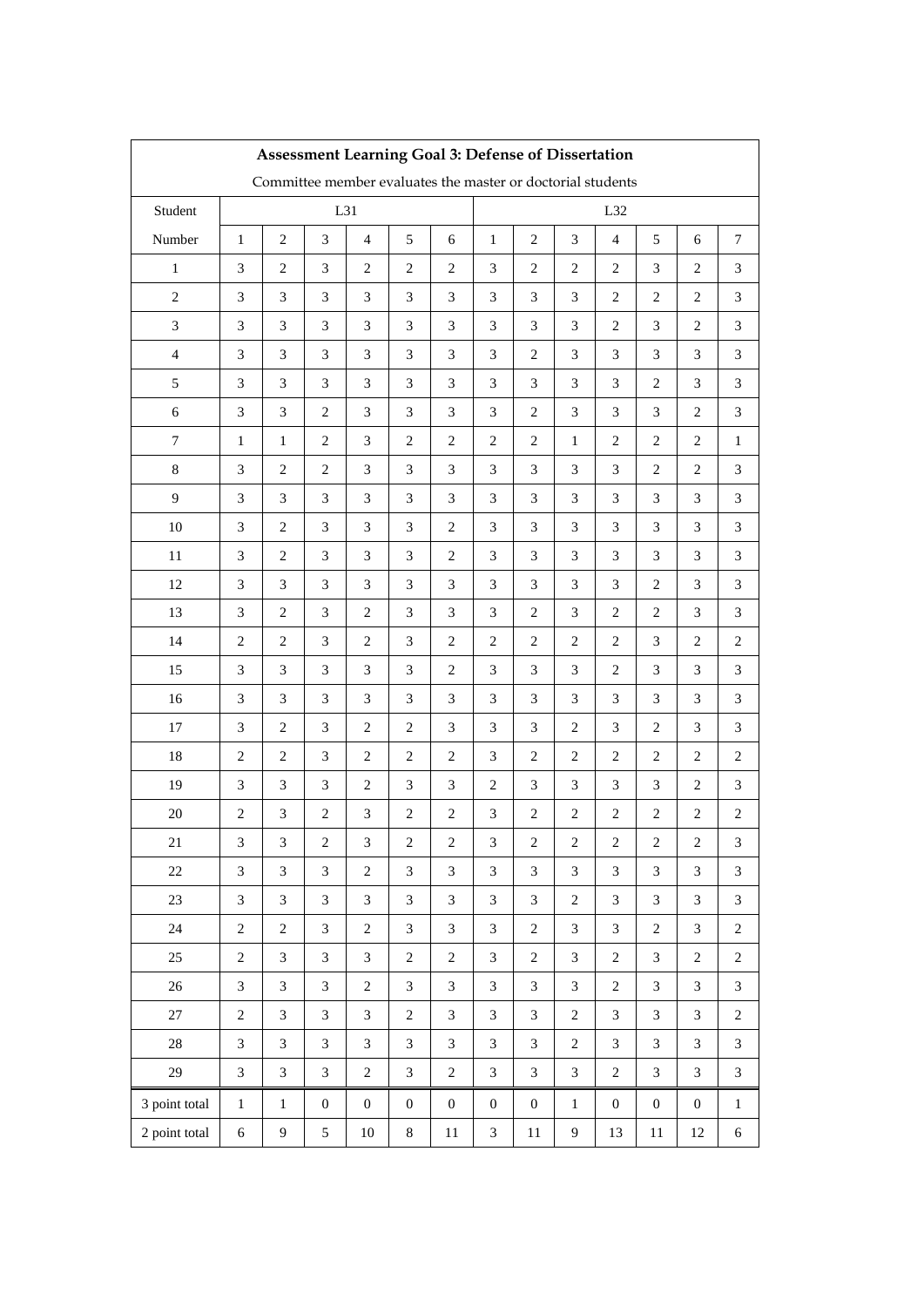| point total | 22<br>∠∠ | 19   | 24   | 19   | 21   | 18    | 26 | 18                              | 10 | 16 | 18 | 1 <sub>7</sub>                           | $\sim$ |
|-------------|----------|------|------|------|------|-------|----|---------------------------------|----|----|----|------------------------------------------|--------|
| Mean        | 2.IZ     | 2.62 | 2.83 | 2.66 | 2.72 | 12.62 |    | $2.90 \mid 2.62 \mid 2.62 \mid$ |    |    |    | $\vert 2.55 \vert 2.62 \vert 2.59 \vert$ | 2.72   |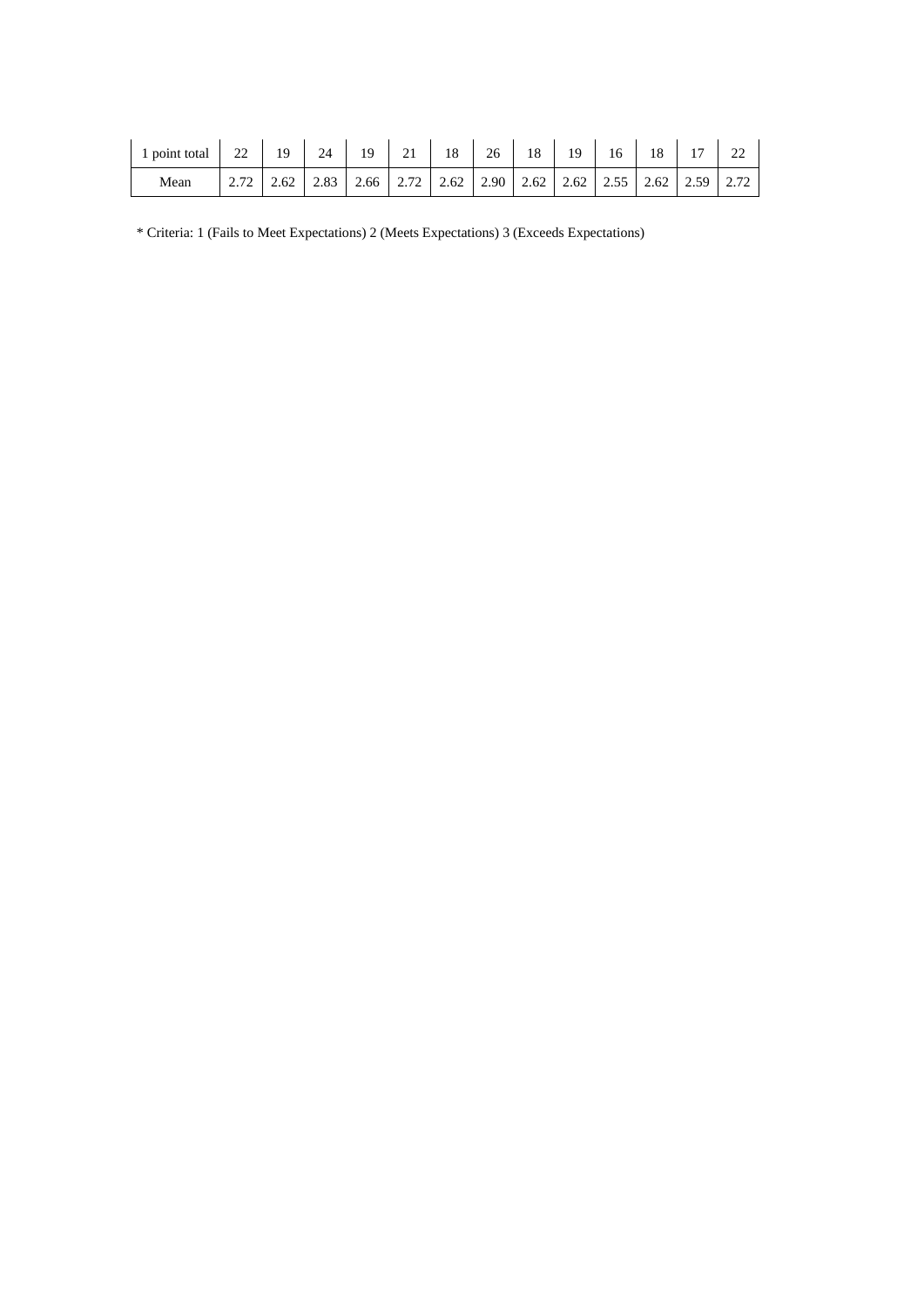| <b>Assessment Learning Goal 4: BA 571</b>      |                |                |                |                |  |  |  |  |  |  |
|------------------------------------------------|----------------|----------------|----------------|----------------|--|--|--|--|--|--|
| Using course-embedded survey (peer evaluation) |                |                |                |                |  |  |  |  |  |  |
| Student                                        |                | L41            |                |                |  |  |  |  |  |  |
| Number                                         | $\mathbf{1}$   | $\overline{2}$ | 3              | $\overline{4}$ |  |  |  |  |  |  |
| 1                                              | 3              | 3              | 3              | 2              |  |  |  |  |  |  |
| $\overline{2}$                                 | 3              | $\overline{2}$ | 3              | 3              |  |  |  |  |  |  |
| 3                                              | 3              | 3              | 3              | 3              |  |  |  |  |  |  |
| $\overline{4}$                                 | 3              | $\overline{2}$ | 3              | 3              |  |  |  |  |  |  |
| 5                                              | 3              | 3              | 3              | 3              |  |  |  |  |  |  |
| 6                                              | 3              | 3              | 3              | 3              |  |  |  |  |  |  |
| $\overline{7}$                                 | 3              | 3              | $\overline{c}$ | 3              |  |  |  |  |  |  |
| 3 point total                                  | $\theta$       | $\theta$       | $\mathbf{0}$   | $\theta$       |  |  |  |  |  |  |
| 2 point total                                  | $\theta$       | $\overline{2}$ | 1              | 1              |  |  |  |  |  |  |
| 1 point total                                  | $\overline{7}$ | 5              | 6              | 6              |  |  |  |  |  |  |
| Mean                                           | 3.00           | 2.71           | 2.86           | 2.86           |  |  |  |  |  |  |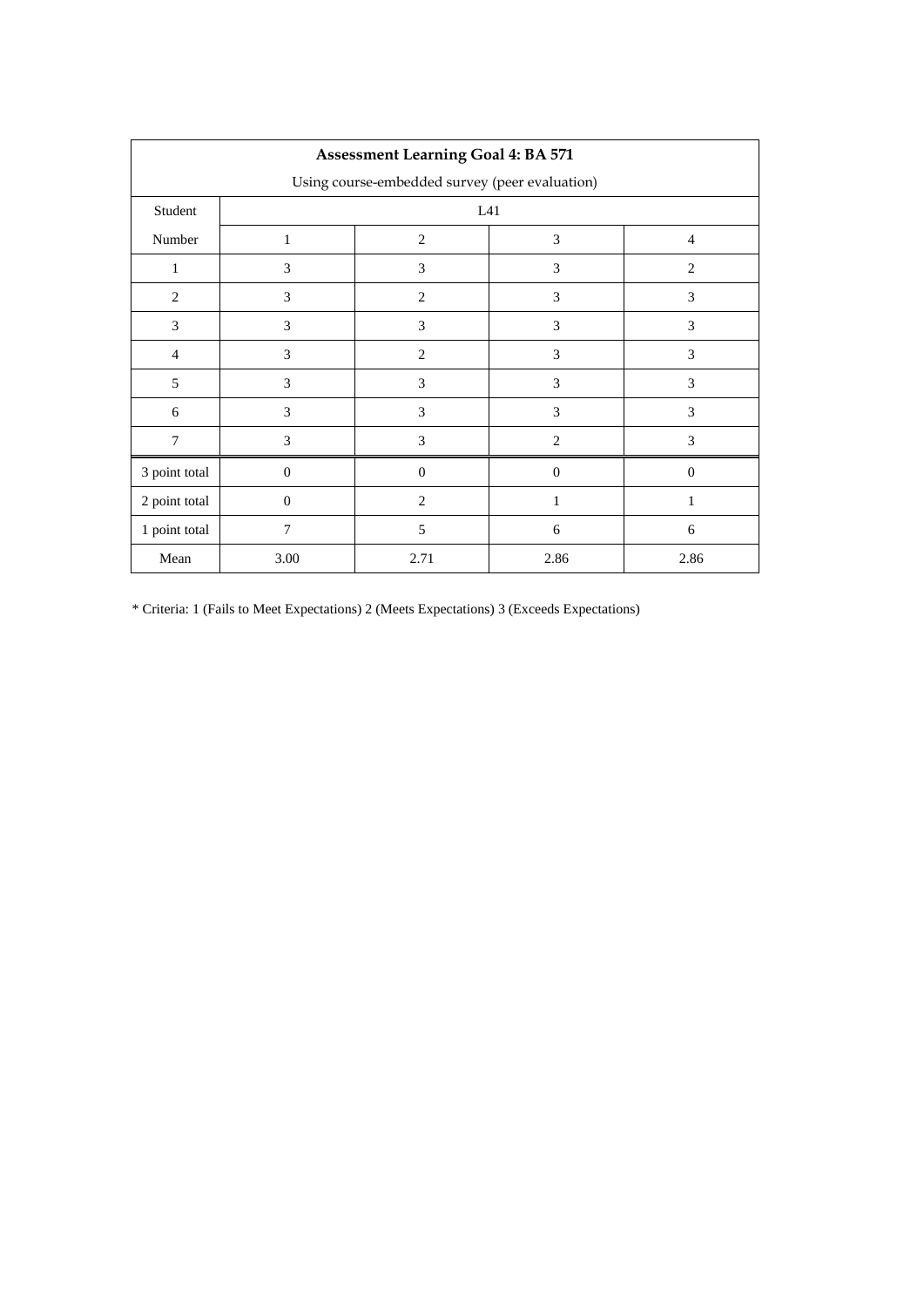## *Result Interpretation and Comments*

#### **- Learning Goal 1 – Objective 1 (L11)**

An overall score for L11 is 2.48. The results imply that the graduates have enough quantitative skills for their research. In particular, the average score for 'Effective literature search skills' is 2.86. The graduates are capable of using current and reliable information. They can go through vast literature and support their research claims by providing adequate literature. In general, average scores dropped compared to the last year. More emphasis on quantitative skill is needed.

## **- Learning Goal 1 – Objective 2 (L12)**

An overall score is 2.59 for L12. The results imply that the graduates have enough knowledge about their research areas, theories and research tools. In particular, the average score for 'Proper use of research tools' is 2.95. It shows the graduates are well aware of methods and tools that are adequate for their research. In contrast, the average score for 'Understanding theory' is 2.36. Although it is still a high score, it is the lowest one among other criteria. Therefore, the college also needs to put more emphasis on theory.

#### **- Learning Goal 2 – Objective 1 (L21)**

An overall score is 2.69 for L21. The results imply that the graduates are able to write wellwritten professional papers. In particular, average score for 'Format' is 2.83. However average score for 'Spelling and grammar' is 2.55. The score on 'Spelling and grammar' was the lowest one for three consecutive years. It suggests that more education on English skill is required.

#### **- Learning Goal 2 – Objective 2 (L22)**

An Overall score is 2.63 for L22. The results imply that the graduates can deliver an effective oral presentation. The average score for 'Quality of slides' is 2.76. It shows an effort and high dedication of the graduates. All criteria scored higher than 2.5. It is the result from the college's effort to enhance presentation skills. For instance, a course 'Business presentation' is mandated for every student.

#### **- Learning Goal 3 – Objective 1 (L31)**

An overall score is 2.72 for L31. The results imply that our students can diagnose research problems effectively. Every criterion scored higher than 2.6, which is impressive. In particular, average score for 'Ethical solutions' is 2.90. The results show that the college's effort to emphasize "asking the right question" was successful.

#### **- Learning Goal 3 – Objective 2 (L32)**

An overall score is 2.60 for L32. The results imply that our students can approach research